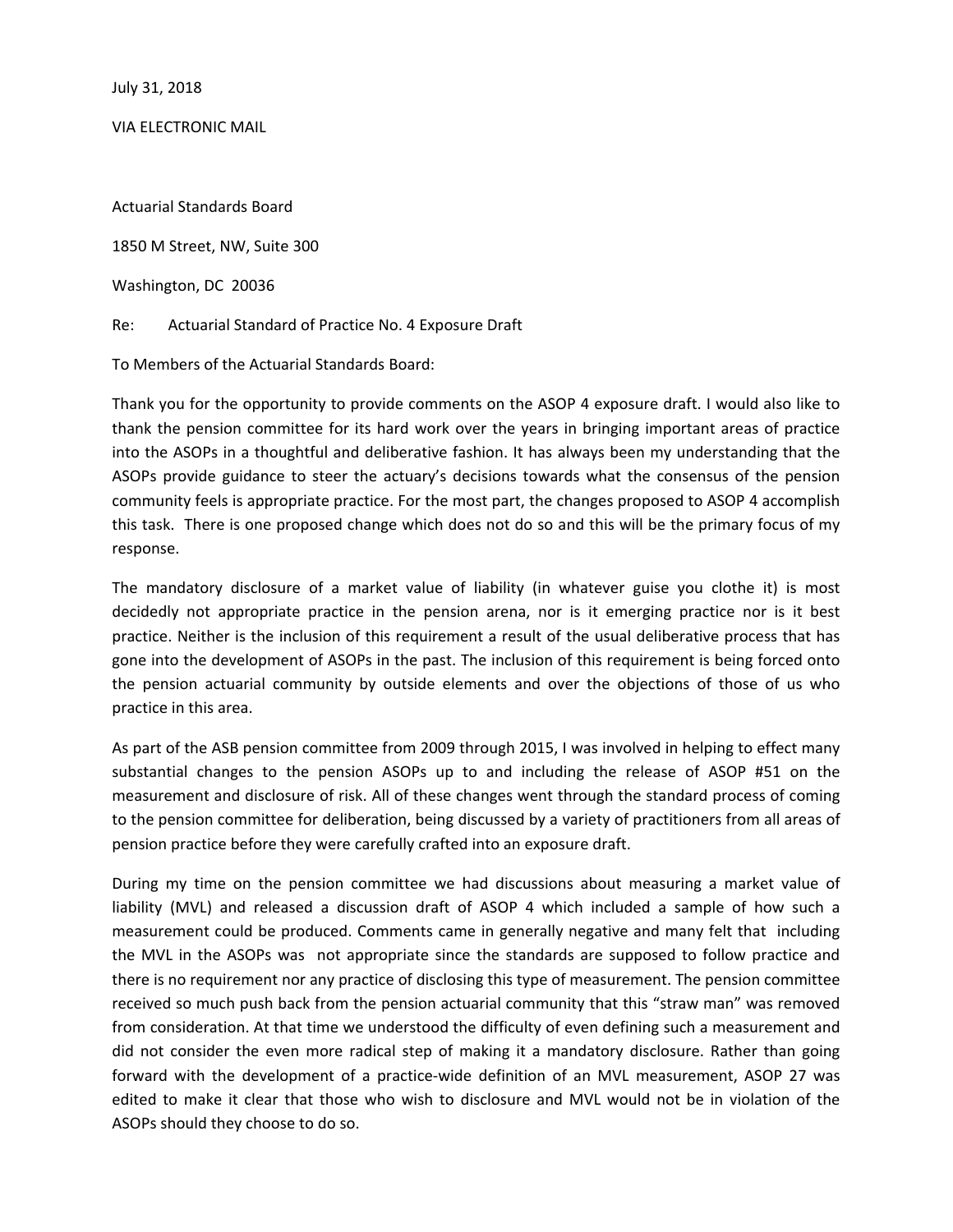#### Give the new and revised ASOPs time to work

Many valuable changes have been made to the ASOPs in recent years to improve disclosures and hold actuaries accountable for funding assumptions and methods. These changes, coupled with public discourse on the issues of public sector funding and changes required by the accounting profession have made a difference in the public sector market where actuarial return assumptions have been decreasing and understanding of funding dynamics have been improving. ASOPs requiring the actuary to disclose assumption rationale have only been in place a short while, as have requirements that the actuary provide an opinion on the ability of the funding method to pay off UAL. These additions to the ASOPs will continue to strengthen both actuarial practice and disclosures in all pension valuations.

ASOP 51, on measuring and disclosing risk, will not even be effective until the 2019 valuations for most of my clients so it seems too soon to be making additional and stringent changes to the ASOPs before this new standard has even had a chance to work. It is my belief that the implementation of the risk ASOP will continue to change actuarial practice for the better and must be given time to work. I urge the ASB not to rock the boat and erase the effort that went into getting to ASOP 51 by mandating such a divisive and harmful disclosure as one based on MVL.

# Reputational Risk

I have yet to hear anyone express a coherent reason why an MVL needs to be disclosed, nor do I understand the impetus behind whoever is pushing this. Some have made vague references to "reputational risk" if we continue to perform actuarial valuations without such a disclosure. What exactly is the reputational risk? Some refer to the news articles on the underfunding of public sector pension plans and seem to indicate that this is the fault of the actuary or the actuarial methods. Nothing could be further from the truth.

There are a handful of very poorly funded public sector pension plans which make the news periodically. Most of these poster children for underfunded pension plans got that way due to plan sponsors not making the annual contributions that the actuary indicated were needed. Most public sector pension plans are not like these bad boys and they should not be punished for the acts of a few. In fact, the disclosure of this metric would do nothing to improve the funding situation of those poster children but would only hurt plans that have taken ownership of their funding and are making progress.

Rather than standing up for its members when faced with misinformation, it seems leaders of the SOA turned on their own profession and sided with the forces trying to stamp out public sector DB pension plans. The SOA formed the so‐called blue ribbon panel, which included only one practicing pension actuary. Even that one pension actuary was likely chosen because he was well known for publishing MVL numbers in his plan's financial reports, a practice that was stopped by his successor after his retirement. The panel came out in favor of MVL disclosures because they were chosen in such a way as to drive that result.

The ASB similarly has not stood up for its members but rather formed the Pension Task Force, which consisted of individuals who were hand‐picked by the ASB to serve with no transparency about why these individuals were chosen. I contend that they too were chosen to produce the outcome desired by whoever is driving this effort to undermine public sector pension plans by requiring an MVL disclosure.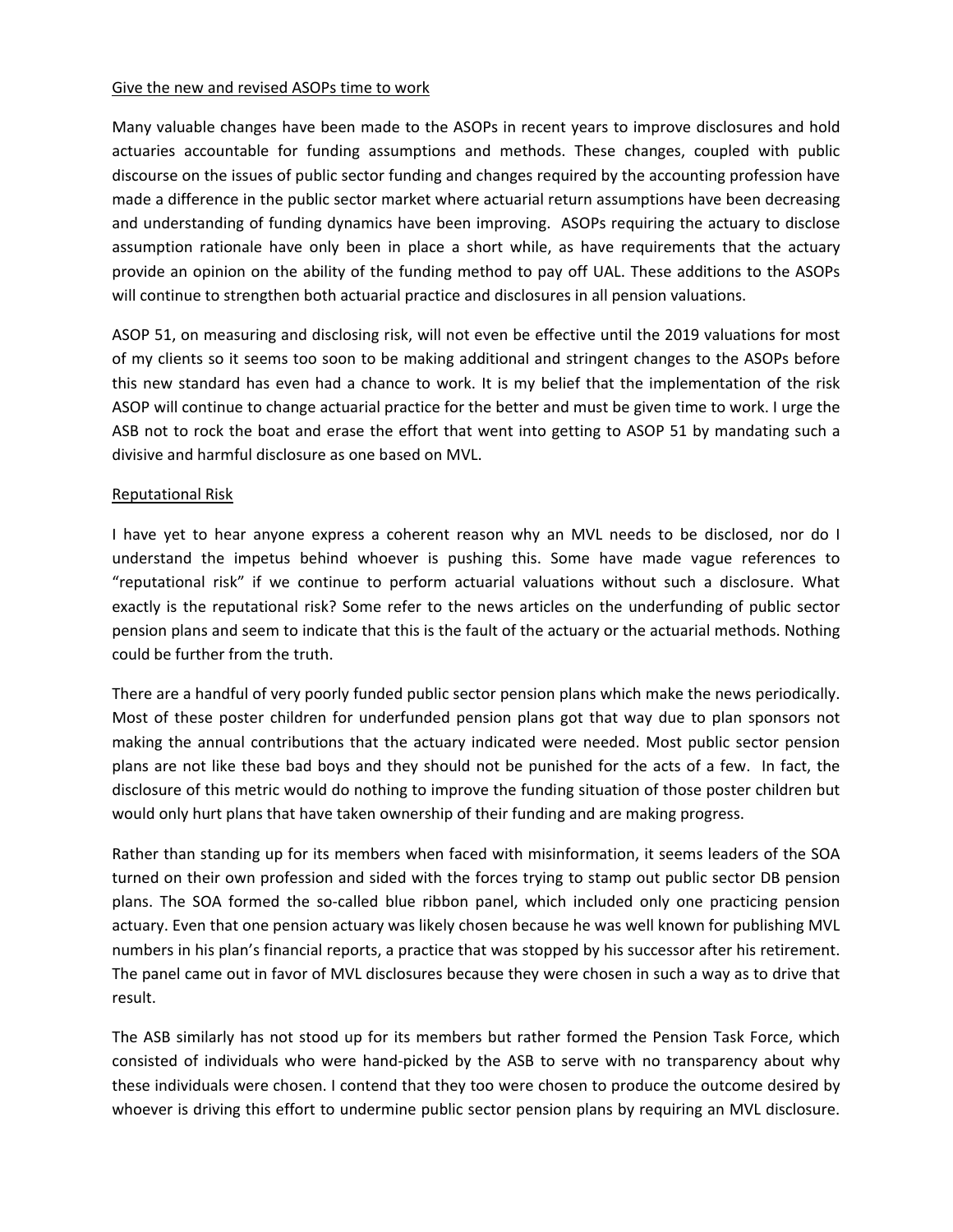Why were the responses to ASB request for comments funneled through this ad hoc body and not the pension committee? The pension committee is made of actuaries who represent a broad swath of pension practice by area (public, private, Taft‐Hartley, etc.) by company size, by gender and by experience.

The changes already made to the ASOPs, up to and including the risk ASOP, were designed by people who practice in the pension field as the best way to address any perception of reputational risk. If the ASB takes the step to require disclosure of a number that will inflame the discussions surrounding public pension plan funding this would only *create* reputational risk. The profession's reputation would be harmed by forcing actuaries to disclose a number that can be misused in the debate surrounding public plan funding and which those very actuaries cannot adequately explain the need to disclose. Instead of forcing this disclosure why not stand up for the actuarial professionals that practice in this arena and make it clear that while we can (and do) disclose all kinds of measures and projections about public sector plan funding we cannot force the plan sponsor to make contributions to these plans. The ASB and others would better serve the actuarial profession by standing up for the pension industry rather than bowing to external forces seeking only to harm defined benefit plans. We need stronger support from our profession to get out the word that these is no one single number that measures the true liability of a pension plan.

By mandating the disclosure of an MVL this single measurement is likely to be perceived as "the one true" measure of liability. Our reputation would be damaged by all the questions about why this was never used in the past, and if it is the one true measure, then why isn't it being used in funding calculations? Where MVL has been mandated in pension funding it has been watered down. In 2006 the federal funding laws governing private sector plans mandated the use of a 24 month bond yield curve for measuring liabilities. By the time the first valuations were being performed under this new law the bottom had fallen out of the bond markets and bond yields were being held artificially low by Fed action. The move to use these ultra-low bond yields was deemed too costly to implement so the law was changed "temporarily" to allow for use of rates within a collar around the 25 year average yield instead. This "temporary" relief has been extended twice now and is likely to be extended again when the current period runs out. As far as I can see this was a failed experiment in the use of MVL. Since this failed so spectacularly what argument is there to extend the use of MVL into other areas?

A lot of the discussion surrounding this disclosure has centered on the idea that current funding disclosures are understating the liability of defined benefit pension plans. What if an MVL disclosure is required just as the economy hits double digit inflation, as occurred during the 1970s and 1980s? If the market value of liability is significantly lower than the funding liability will those who required its disclosure then argue that public sector pension plans are not generous enough? Will this lead to putting back all of the benefits cuts that have taken place since the 2008‐09 recession? Use of a more consistent measuring stick (i.e. a discount rate based on the long-term expectation of investment returns) avoids such see‐sawing behavior.

# The Process

It seems that the process for updating ASOPs has been turned on its head in order to get this mandate into the exposure draft. The time honored tradition has been for the ASB's practice committees to identify a need to improve the language in ASOPs in response to perceived deficiencies or to keep up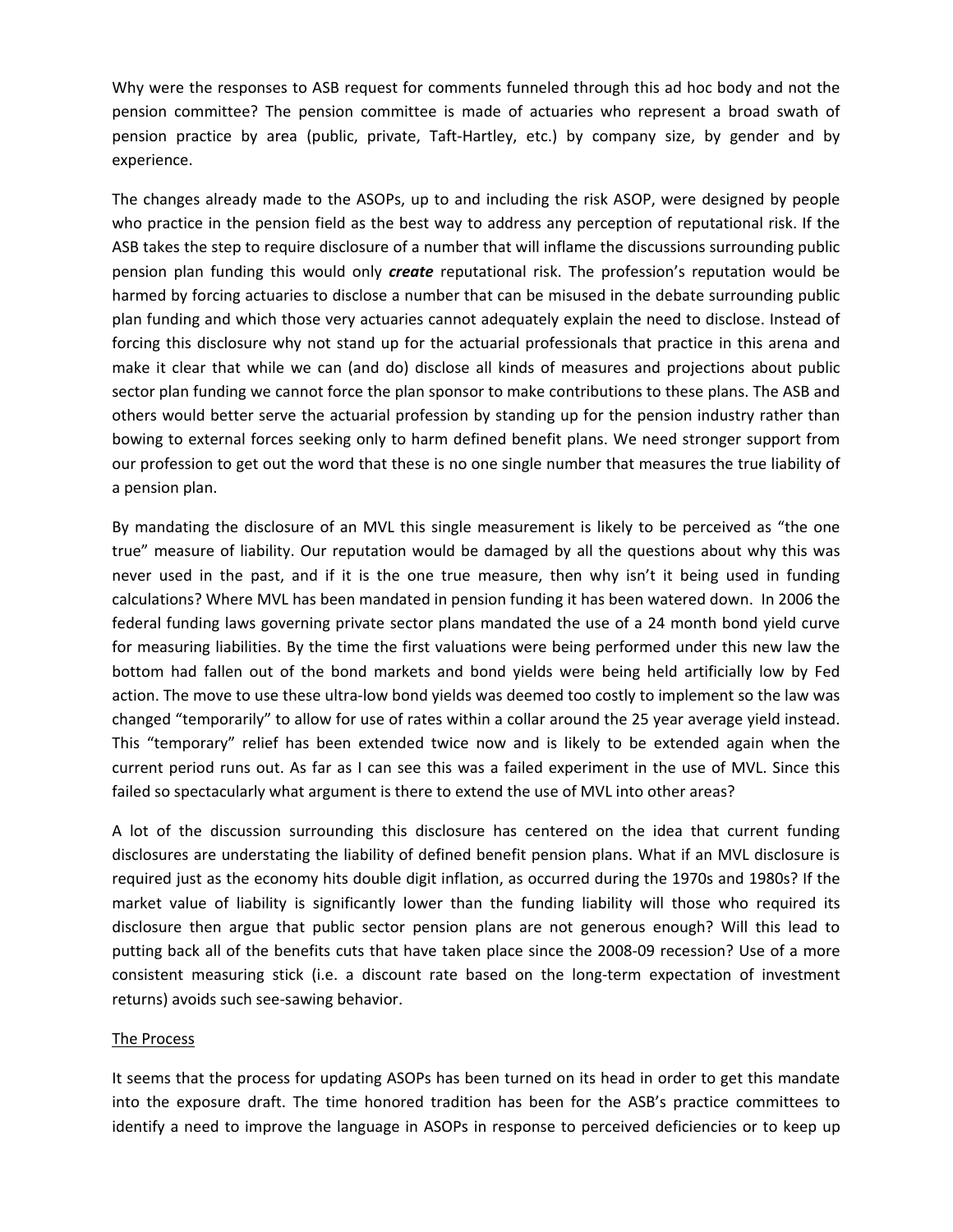with evolving practice. This change was specifically directed by the ASB and did not bubble up from the pension committee. This sets a dangerous precedence for those without the appropriate credentials to direct the operating requirements of specialty areas.

The way in which this item was inserted into the exposure draft is serving to politicize a process that has been carried out in a much more circumspect way for decades. Why do this?

### Public Sector Pension Plans and GASB

Even if the ASOPs were to require a public sector actuary to calculate and disclose an MVL there is no guarantee that such a number would go any further than the actuary's disclosure. Public Sector plans make annual financial disclosures in accordance with rules promulgated by the Governmental Accounting Standards Board (GASB). GASB went through a process to change those rules along the following timetable:

August 2009 – GASB holds public hearing to gain input on how their PERS accounting rules should be changed

June 2010 – GASB releases preliminary views which embrace the use of the expected return on invested assets and rejects the use of MVL measures

June 2012 – GASB releases new standards 67 and 68 on pension plan disclosures to be effective the first plan year beginning on or after 6/15/2013. For most PERS this meant for the 2014 fiscal year

GASB's endorsement of using the expected earnings on invested assets, coupled with their additional requirements on disclosing the building blocks of this assumption seems to have begun a movement towards these plans using lower discount rates as can be seen in the following graphic, produced by the National Association of State Retirement Administrators. The first big step took place shortly after GASB published their Preliminary Views and the process has been continuing.

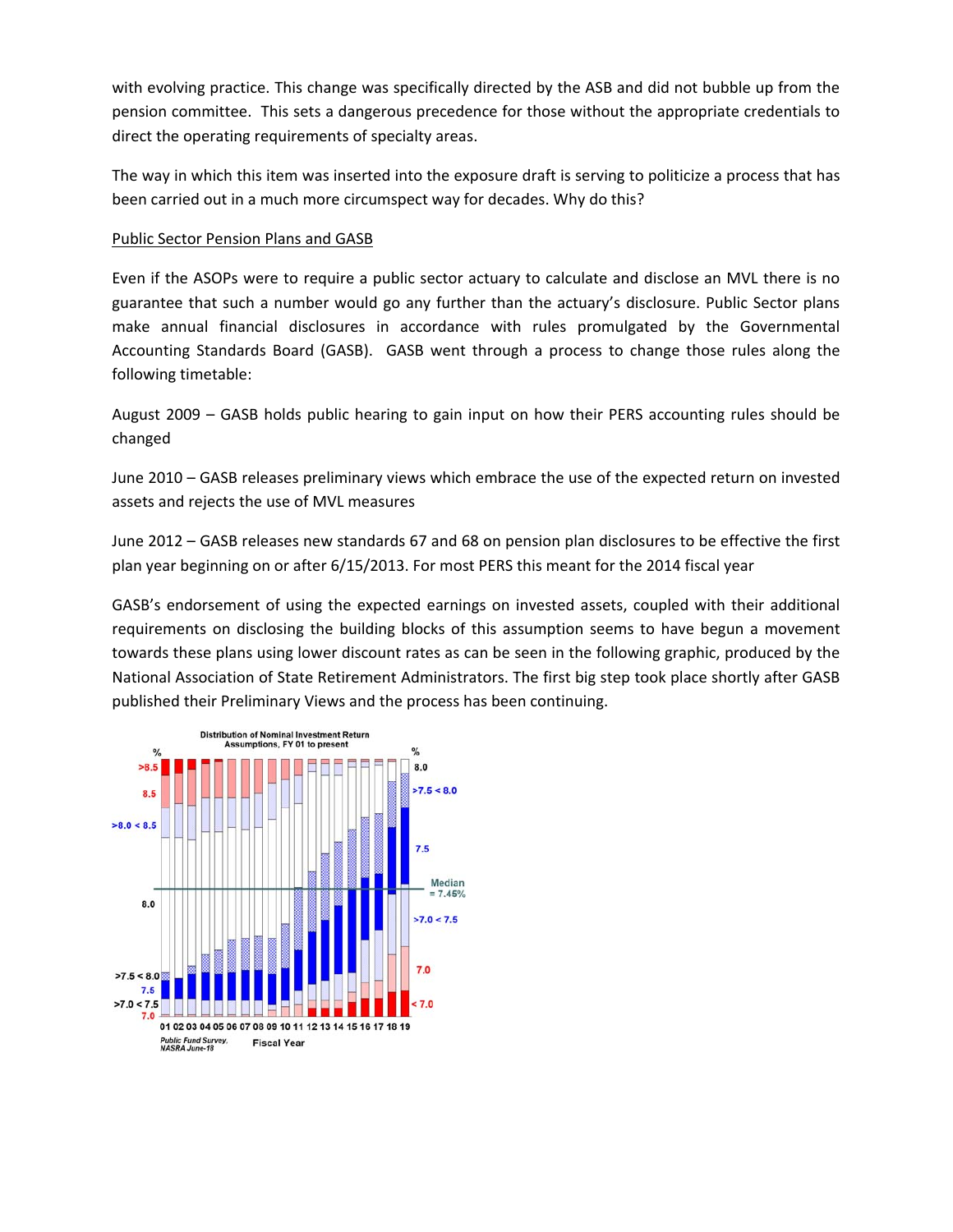GASB standards also require the disclosure of liability with interest rates +/‐1% of the discount rate used in the base valuation. This should provide enough information for those interested in seeing the liability at a lower rate to perform the estimate themselves. GASB 67 has only been in effect for 3 years so this information was not readily available during much of the process that lead to these changes being proposed. This is yet another instance of the need for giving time for changes that have already been made to work before forging ahead with this new requirement which will cause more harm than good.

Public sector DB pension plans are one of the last areas of employment for pension actuaries, thanks to the volatility of private sector funding rules driving those plans to terminate. The imposition of the required MVL disclosure as part of every funding valuation could lead to this industry turning elsewhere for its funding calculations. If actuaries can continue to produce GASB reports without making the MVL disclosure it is a possibility that this is the only area in which public sector plans would be willing to hire an actuary. Once the GASB work has provided the basic building blocks it would be simple for a nonactuary to take the liability and normal cost and use these to prepare the funding calculations, thus avoiding any MVL disclosure requirements.

# Technical Flaws

The name given to the MVL disclosure in the exposure draft would seem to indicate it is a risk measure. Apart from the obvious question that if this is a risk measure then why is it not in the Risk ASOP, I have to ask how such a measure provides any information about risk? There is no companion measurement of the same liability made using the long‐term valuation assumptions and without anything to compare it to the measure fails in its stated purpose of showing the plan sponsor anything about the risk they are taking on. By its definition it appears to be more of a settlement liability. While settlement is an option in many types of pension plans it has little or no relevance in the public sector pension world.

Requiring this disclosure is clearly an unfunded mandate by the profession on practitioners in the public sector in particular. Currently, there is no reason to measure liability on an accrued benefits or vested accrued benefits basis. Private sector and multiemployer plans have been measuring this type of liability for years since it is a requirement for funding calculations and PBGC premium payments. There is no public sector equivalent to either define an accrued or vested benefit (what is forfeitable varies by the governing jurisdiction and is subject to litigation every time it comes up). In order to measure an MVL it would take a great deal of discussion and programming even to produce this result and we would be hard pressed to get our clients to pay for such a result if our only justification is that the actuarial profession requires us to do so.

Even more time and effort would have to be expended in explaining to our public sector clients what this number represents and what it doesn't represent. Should they include the disclosure in their own reporting we would have to assist them in crafting a message to the ultimate users of their publications.

# Too Prescriptive

The ASOPS recognize that there is no "one size fits all" definition of liability. This is why they focus on choosing assumptions and methods that are appropriate to the purpose of the measurement. This MVL disclosure requirement goes in the opposite direction and is far too prescriptive to be in an ASOP.